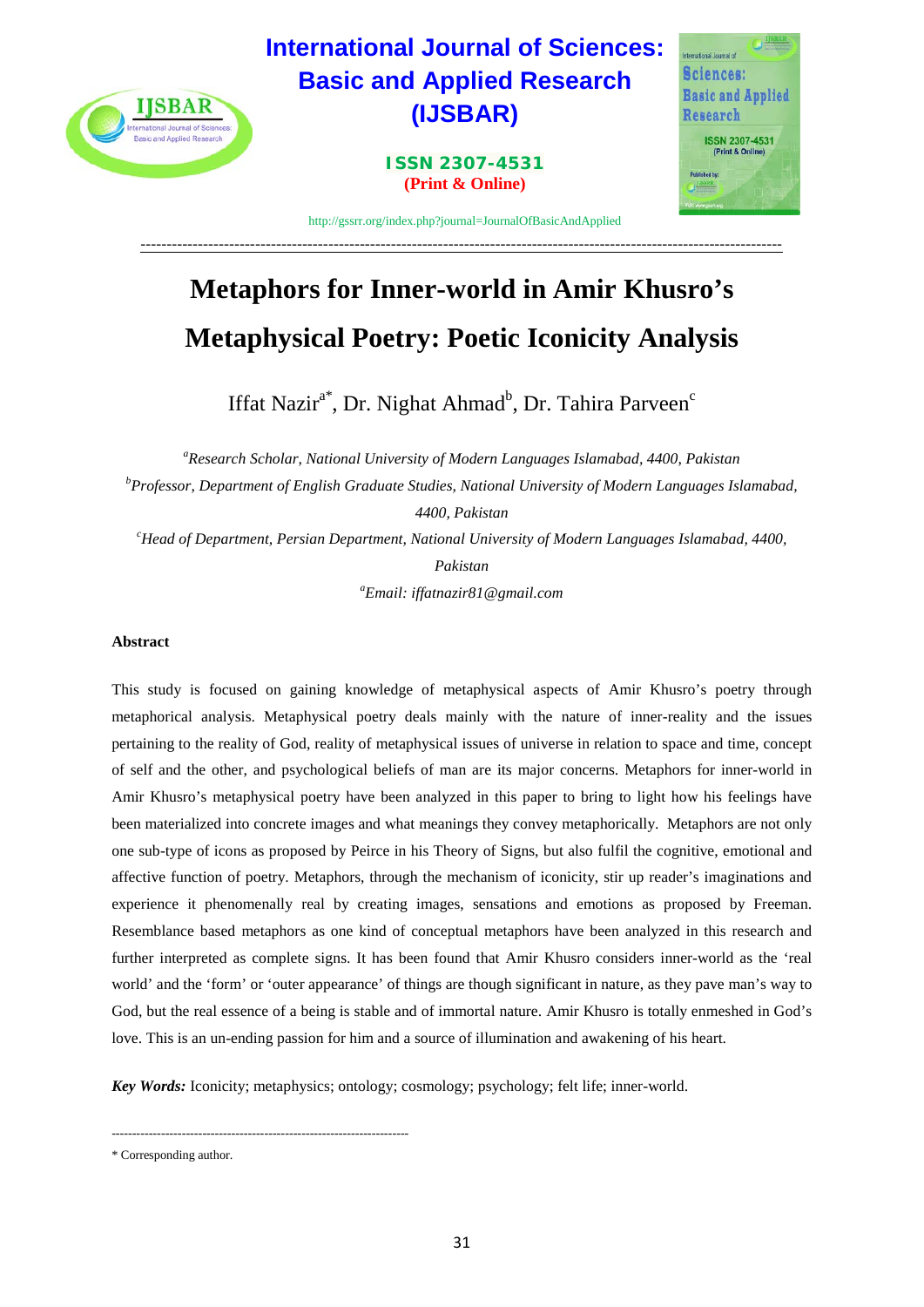## **1. Introduction**

Hazrat Amir Khusro RA is a thirteenth century Sufi poet, a known mystic, courtier, court poet and musician. He was not only a mystic poet whose works reflected the profound wisdom and deep nature of Sufism, but also a court poet who wrote many panegyric poems for many rulers of India. He is also said to have been the inventor of many musical instruments like *Tabla* and *Sattar*, and introduced the cultural legacy of *Qawali* heritage to the South Asian culture. Most of his mystic poems are based on the theme of love of God, mortal nature of this world, significance of finding truth in this world and purgation of heart. He considered this world and all worldly affairs only superficial. For him, the real object to sustain forever is the entity of God. Living a life in devotion to God is the central theme of his Metaphysical Poetry. The search of God has been observed to be in accordance to one's own ethical values and level of perception. For Khusro. Love of God is a thing of eternal joy, he resides in this feeling and seems oblivious of fulfilment of worldly desires. He lived a life of contemplation and purification of his inner life *(Batin)* is has been his major concern. This research lies in domain of Cognitive poetics and draws its dimensions from Iconicity Studies and Cognitive Linguistics, and highlights role of poetic metaphors in creation of poetic iconicity. Various studies have been conducted and numerous scholarly ideas have been presented in order to investigate the phenomenon of iconicity in poetry which is a reason for creation of an image of felt life. In poetry, this image of felt life is created through word order and word choice. However, this research is delimited to analysis of poetic metaphors, and the researchers have explored the ontological, cosmological and psychological themes found in his poems through interpretation of metaphors within his cultural domain. It enhances our knowledge of his phenomenological beliefs and presentation of abstract reality in terms of concrete images. To explicate further, this research is delimited to metaphors; it brings to light cognitive view of metaphor and considers poetic metaphors a cognitive strategy to bring likeness of feelings in the light of poet's cultural milieu. Metaphors perform more than one function.

They are no wonder cognitive in nature and are used purposefully by the poet. It is through the use of creative metaphors employed by a poet that he invests 'forms of feelings' which convey not only meanings but also feelings. They not only give beauty and innovation to a poem, but clearly 'evoke a mental image' in the minds of the readers akin to the 'idea' of 'felt life' and are symbolic of the poets' culture and convey abstract theme in terms of concrete reality.

## *1.1. Research Objective*

To investigate the role of poetic metaphors in materializing Amir Khusro's abstract metaphysical reality into concrete images while investing feelings and the inner meanings they convey metaphorically. To explore Amir Khusro's ontological, cosmological and psychological issues found in Amir Khusro's selected poems.

## *1.2. Research Question*

How have the metaphysical inner-reality of the selected poet put into concrete images and what ontological, cosmological and psychological meanings do they convey metaphorically?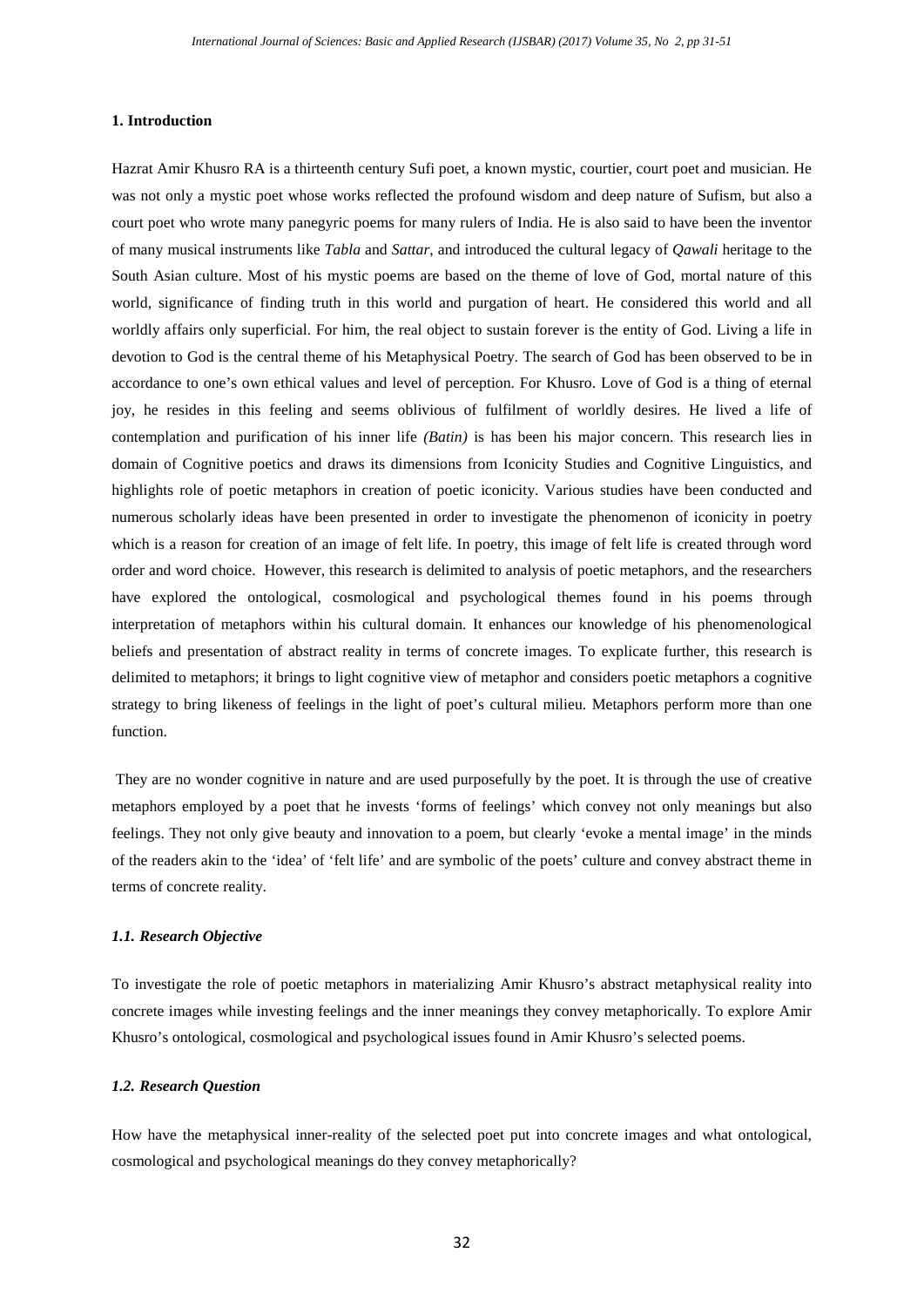#### **2. Literature Review**

#### *2.1. Metaphysics*

The word 'metaphysics' is a Greek word which literally means "after physics". It is concerned with the reality that lies beyond physical and is of metaphysical nature. The term was defined by Aristotle with the main concern of giving explanation of the nature of being. As stated in Stanford Encyclopedia of Philosophy [1] "Aristotle himself described his subject matter in a variety of ways: as 'first philosophy', or 'the study of being qua being', or 'wisdom', or 'theology'. It studies the nature of beings as their beings." He called it a 'science of being qua being'. According to Aristotle, it's a 'first philosophy' that is concerned with defining the nature of being, while other branches of science and philosophy are concerned with defining the classes (genre and species).

To explicate the idea of metaphysics, Aristotle explained reality in terms of 'matter' and 'form', where 'matter' refers towards physical reality of things, and 'form' refers towards their essence or 'quintessence', which is an inner reality of an individual. It refers to the ontological nature of reality of things. Metaphysics is concerned with the inner reality: essence or quintessence of objects and human beings [2]. Aristotle also explained, in his Metaphysics, the existence of deity within, the expression of which we also find in metaphysical poetry that is related to metaphysical experiences of direct communion with God.

A.E Taylor [3], in his book 'Elements of Metaphysics' discussed three main branches of Metaphysics: ontology, cosmology and rational psychology. Ontology relates to nature of being and religious truths like presence of God, concept of God and God's oneness; cosmology relates to concept of universe, reality of soul, life, death, life-after-death, hell, heaven etc.; psychological beliefs are those related to man's own psychological beliefs like his ethical values, behaviour, concept of love, beauty etc. Metaphysical themes found in Amir Khusro's Metaphysical Poetry have been brought into consideration in this research. The teachings of Sufi Poets across the world have focused on giving place to God in heart negating the desires of the self. They consider love of God as a preliminary force to step into the inner-world and know God. Sufis have spent their life proclaiming love of God as an instrument to enjoy the vision of God.

#### *2.2. Poetic Iconicity*

According to Freeman [4], a poem having iconicity of feelings 'captures our sense of being' in the poetic world and creates 'semblance of felt life' by means of the strategies of poetic iconicity. It makes all the elements of the poem, its meter and rhythms, its sound patterns and repetitions, its images and metaphors, its micro- and macrostructures work together and create iconicity of sense experience, an 'illusion' of 'felt life'. Moreover, she elaborates that for making a poem 'an icon of felt life', a poet creates 'images, sensations and emotions' in language of poetry and creates different 'forms of feelings'. Therefore, this study endeavors to use iconicity analysis in order to investigate the meaning constructed by the spiritual poet, Amir Khusro in his poetry. It's mandatory to note here that this research is delimited to metaphors; it brings to light cognitive view of metaphor and considers poetic metaphors to bring likeness of feelings (icons of felt life). Metaphors, which are one sub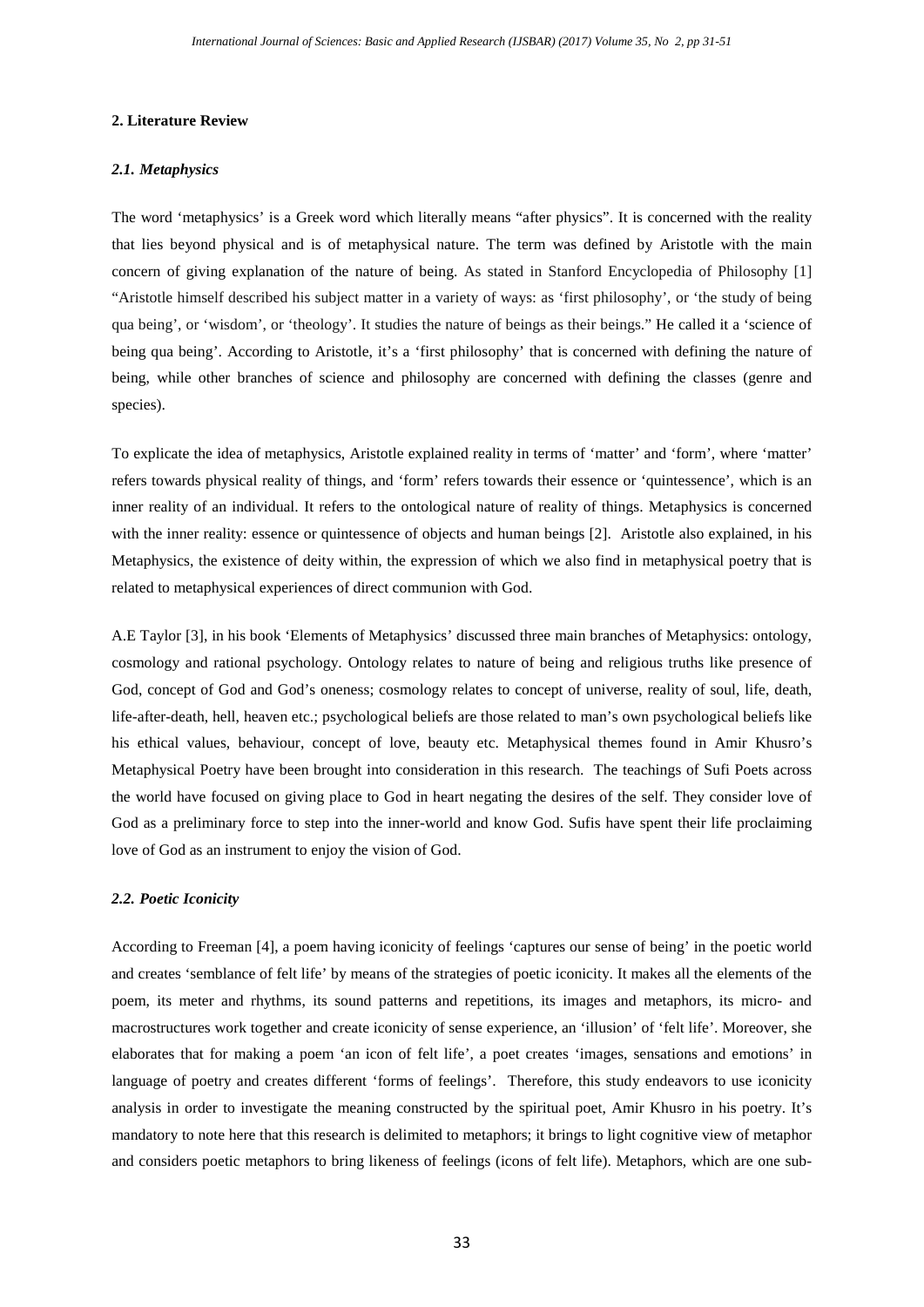type of icons as mentioned in Pierce's Semiotic Theory of Sign [5] and are also cognitive linguistic device to structure thought as proposed in Conceptual Metaphor theory by Lakoff and Johnsons [6]. Cognitive Linguistics presents cognitive view of metaphors and holds the claim that metaphors are not only property of language, but of thought. The question of felt life is of preliminary importance in this research. "Felt life' is the life of feelings which Langer [7] defined in "Problems of Art" as "inner life," "subjective reality," or "consciousness." Hence, for making a piece of art symbolic of feelings, a poet 'invests' feelings in a piece of art, and puts in different 'forms of feelings' and present his poetic work as an 'icon' of 'felt life' which in this research are in the form of poetic metaphors.

#### *2.3. Poetic Metaphors*

Our concern here is that of *resemblance metaphor*s as proposed by Grady [8]. Poetic Metaphors are *resemblance metaphors* based on cultural resemblance mapped between two conceptual domains. These are 'innovation' of conceptual metaphors; instead of cultural association in 'conventional' terms -a sub conscious manner; these rather structure a new concept by associating two concepts or domains in an unconventional manner. Poetic metaphors have been defined and dealt with by the researcher as icons of felt life. They have been considered as form of feelings to bring iconicity to Amir Khusro's metaphysical poems, and, carrying an emotional import, they play an important role in creating such images, sensations and feelings in poetic language to bring semblance of 'felt life'. Moreover, they are also symbolic of poet's cultural milieu other than being embodiment of his inner feelings.

The primary definition of metaphors as hypo-icons is dated back with Peircean Semiotic Theory. Peirce [9] defined metaphors as one subtype of icons based on parallelism between "object" and "something else". Hirarga [10] explained Peircean metaphors in the following words: "A metaphorical icon (e.g., "My love is a rose") signifies its object (e.g., 'my love') by pointing to a parallelism between the object (e.g., 'my love') and something else (e.g., 'a rose')."

According to Grady's [11] Resemblance Hypothesis, there are two kinds of *conceptual metaphors* in Primary Metaphor Theory i.e. Correlational vs Resemblance or generic is specific metaphor. Co-relation is a primary metaphor and are based on our 'co-relational experience' whereas resemblance metaphor is based on resemblance cultural knowledge**.** Grady has talked about 'perceived resemblance' between two concepts or domains through resemblance metaphors. Resemblance metaphors inhibit complex domains and are understood based on cultural knowledge; these are culturally dependent and include 'Image Metaphors' based on physical resemblance between two objects. This research is concerned with use of poetic metaphors to acquire resemblance between domains to convey an abstract thought: one domain related to inner feelings and the other related to cultural reality.

Haley [12] dealt Peircean metaphors as complete signs that work as symbols, icons and indices. They are dependent on 'conventions' both 'linguistically and culturally'. According to him, these are 'symbols' because they symbolize a reality and are understood in association to an idea, 'indices' because they refer to and 'point to' some angle of dissimilarity, and 'icons' because they bring out a point of similarity or parallelism. Hirarga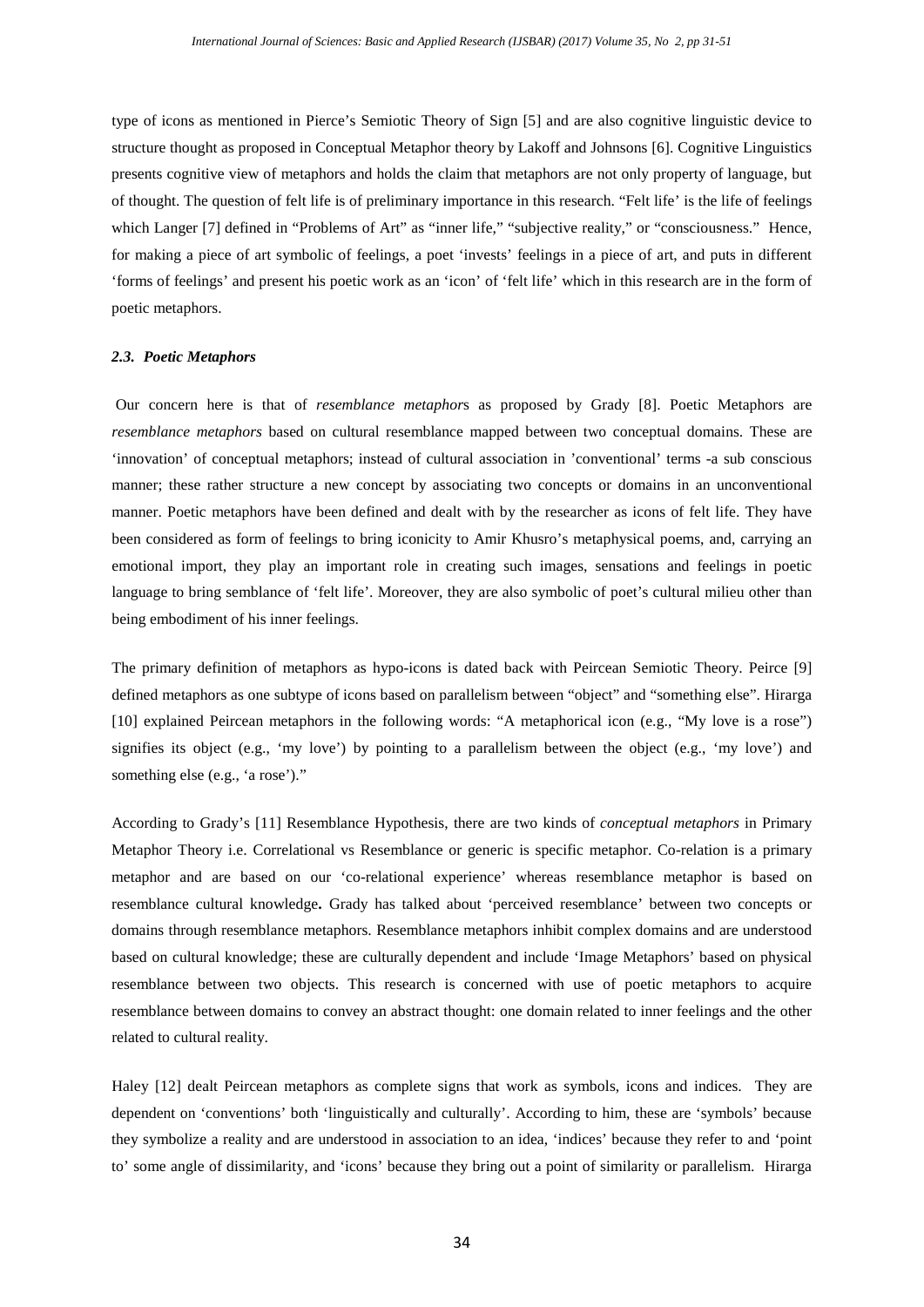in [13] referred to Haley in the following terms while discussing role of poetic metaphors along the lines of 'iconicity research' and 'linguistic poetics':

The stance taken by the researcher on poetic metaphors in the light of Freeman's theoretical perspective of Poetic iconicity and Haley's semiosis is as under:

- 1. Metaphors carry emotional and cognitive import and reflect likeness of 'felt-life' in poetry.
- 2. They reflect poet's inner and subjective reality.
- 3. They are cognitive in nature and bring 'understanding of conceptual domain in terms of another' through metaphorical mapping.
- 4. Metaphors are not only one sub-type of icons, but are also symbolic in nature.
- 5. Metaphors reflect poets' linguistic orientation and are also symbolic of their culture.

#### **3. Research Methodology**

This qualitative research is based on analyzing role of poetic metaphors as icons of felt life, one 'form of feelings' in achieving 'semblance of felt-life' or 'poetic iconicity' and contribute towards the meanings. The poetry of Amir Khusro is selected due to the fact that Amir Khusro is a renowned Sufi poet of the sub-continent and his Sufi poetry is not only highly metaphorical in nature, but it also an embodiment of Amir Khusro's passionate love for God. For Khusro, God was the reason of his being: he seemed like a lover the fulfilment of whose feelings lied in suffering more for God. It is pertinent to explicate that to cater the phenomenon of iconicity, this research falls in the category of hermeneutics. Hermeneutics is the key to interpretation in qualitative studies. Unlike older and traditional mode of interpretation that revolved around the 'concepts of reality' and in turn 'reproduce or reflect reality, it includes researchers' own stance and philosophical considerations in the study. Text's context, poet's contextual world and researcher's context and research premises also bring in considerations for this technique of interpretation. Crotty [14] explained Hermeneutics in relation to act of reading comprehension and literary criticism. Straw [15] defined hermeneutics in the following words: "Hermeneutics is an activity related to all criticism in its attempt to make meaning out of act of reading". It is due to constant engagement with the text in relation to its context which brings out its meaning. The selected poetic verses have been analysed by using Crotty's 'transactional mode of reading', which suggests a 'constant engagement' with the text to construct the meanings. Straw postulated that reading is a more 'generative act', and "meaning is not a representation of the intent of the author; it is not present in the text; rather it is constructed by the reader during the act of reading." The reader depends on other resources of knowledge to "create or construct meaning." More, this very approach claims that a researcher's self cannot be extracted from within the research process. It's not possible to comprehend and interpret a text without its historical and cultural background and getting oneself constantly engaged with the text, author and the historical background of the poet and the cultural context it was written in. Therefore, this study attempts to investigate the inner feelings of Amir Khusro through his poetry which possesses cultural and social underpinnings embedded in the metaphorical form of language used to construct the poetic phenomenon. This research incorporates hermeneutical stance because it is referred to and understood in the cultural context it was written in. Since 'metaphors' have been interpreted in the text world's context and the wider socio-cultural context is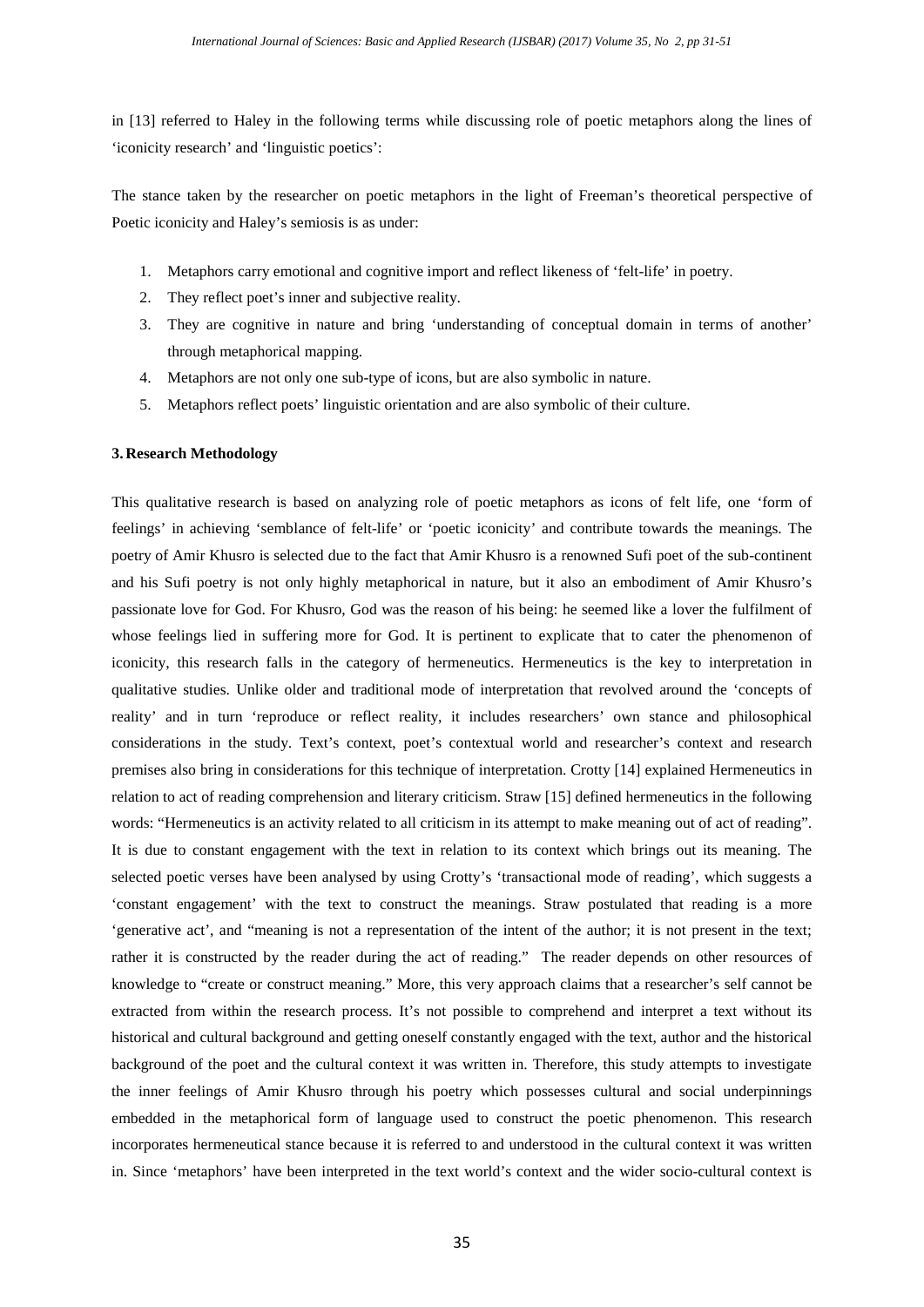the focus of this research, transactional mode of hermeneutics goes best with this type of research. Interpretation of text in the light of poet's culture is preliminary for understanding Amir Khusro's metaphysical poetry. Moreover, constant readings and interpretation of his poetry in his mystical theology have made this task comprehensible for the researcher.

# **4. Delimitations**

As discussed earlier, this study is delimited to role pf poetic metaphors to bring iconicity of feelings in Amir Khusro's metaphysical poems. For this reason, those poems have been selected which are replete with cultural metaphors and reflect the selected poet's inner-reality phenomenally by creating 'semblance' of 'felt life'. Purposive Sampling Technique of data collection has been used to select poems from Hazrat Amir Khusro's Divan named as *Divan-e-Amir Khusro Dehlvi* in order to explore the poet's inner- world reality. Translations considered for these poems are by Losenky & Sharma, [16] with some changes recommended by Dr. Tahira Perveen keeping in view significance of closer meanings.

# **5. Analysis of the Selected Poems**

*5.1. Ghazal 278: Mast-i-Tura Bi-Hich May-i- Ihtiyaj Neest*

مست ترا بھیچ مئی احتیاج نیست بیخ مرا ز ھیچ طبیبی علاج نیست ای مھ مشو مقابل چشمم کھ با رخش ما را بھ ھیچ وجھ بھ تو احتیاج نیست با من مگو حکایت جمشید و افسرش خاک در سرای مغان کم ز تاج نیست با دوست عرض حاجت خود چند می کنی؟ او واقف است حاجت چندین لجاج نیست نقد دلی کھ سکھ وحدت نیافتھ ست آن قلب را بھ ھیچ ولایت رواج نیست تاراج گشت ملک دل از جور نیکوان ای دل برو کھ برده ویران خراج نیست خسرو ندید مثل تو در کائنات ھیچ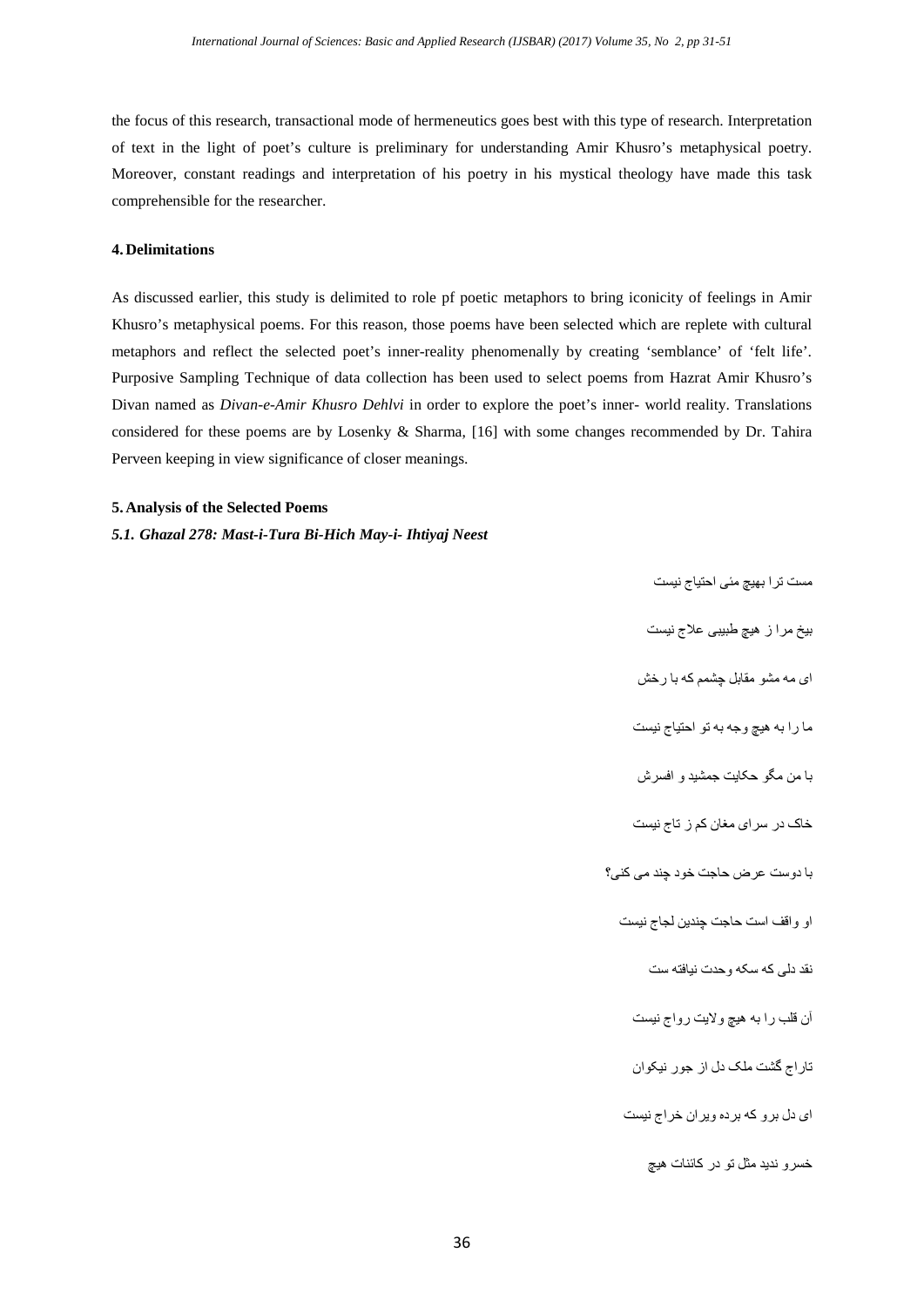ز اھل نظر کھ جز صفت چشم کاج نیست

#### **Translation**

**One drunk on you needs no wine.** 

**No doctor has the cure for my pain.**

**Moon, don't rise before my eyes,**

**For with his face I have no need for you at all.**

**Don't tell me tales of Jamshaid's crown.**

**The dust at the door of the Mangian temple is no less than a diadem.**

**How long will you petition the friend with your needs?** 

**He is aware. There's no need for such impertinence.**

**The merchandise of the heart not stamped with the coin of unity**

**Such heart is counterfeit with no currency in any land.**

**The kingdom of the heart was plundered by the beauties' tyranny.**

**Be gone, heart, for there's no tax on ruined villages.**

**Khusrau did not see anyone like you among the people,**

**Who are insightful, yet not having an attribute of the distorted vision.**

*5.2. Analysis of the Poem V*

**One drunk on you needs no wine.** 

**No doctor has the cure for my pain.**

**Metaphors for God's love**

# **GOD'S LOVE IS WINE**

Amir Khusro, in this poem, creates iconicity of his feelings towards divine by comparing himself with a drunk man who is completely lost in God's love and is in a state of unconsciousness. He claims that Gods love is a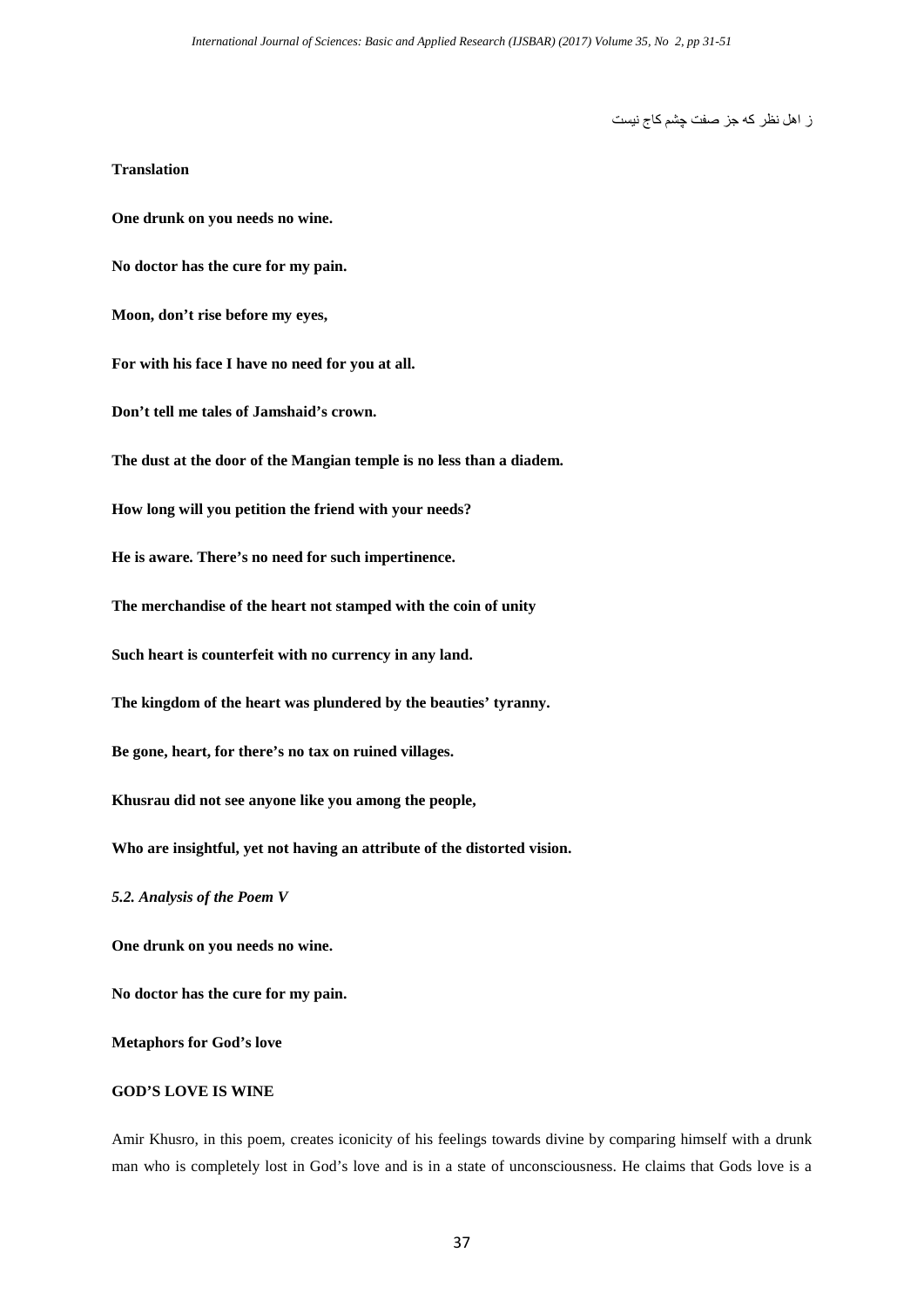disease that is incurable and its treatment, any physician is the world, does not have. It is a kind of disease which rather aggravates with treatment.

## *Mareeze ishq per rehmat khuda ki*

## *Marz barhta gaya jon jon dawa ki*

Any kind of intoxication is harmful for ones' senses. Love, according to the poet, is the strongest form of intoxication, and a man after having drunk God's wine cannot retreat his senses.

# **Moon, don't rise before my eyes,**

#### **For with his face I have no need for you at all.**

# **GOD IS MORE BEAUTIFUL THAN MOON**

He then addresses moon and compares it beauty with the God's face- more beautiful than a moon. It demonstrates Khusro's complete absorption into divine love which makes him admire God's entity and His presence in his life. This is also a particular state of annihilation in God, that a Sufi experiences in final stage of annihilation in Sufism and then he 'sees nothing, but God'.

# **Don't tell me tales of Jamshaid's crown.**

#### **The dust at the door of the Mangian temple is no less than a diadem.**

Jamshaid was the king of Iran who was famous for possessing 'Jam-e- Jam'- cup which showed him the events of the worlds, But the poet doesn't seem to be influenced with the tales of the magnificent character of Jamshaid's cup.

# **GOD'S TAVERN IS MANGIAN TEMPLE**

For Amir Khusro, the dust of God's tavern is equivalent to Mangian temple and is more valuable than the Jamshed's kingdom. Maghan was Mali Empire in [West Africa](https://en.wikipedia.org/wiki/West_Africa) from 1230 to 1600, and was renowned for the affluence of its rulers. It was the largest in West Africa and profoundly influenced the culture of the region. It spread its language, customs and laws along lands adjacent to the empire and other areas having number of provinces and [vassal](https://en.wikipedia.org/wiki/Vassal) kingdoms. For Amir Khusro, all the riches of the worlds are of no importance before the love of God. He is over-whelmed by the God's love and considers all pleasure low before it.

#### *Teray jame-jam say mera jame-safaal acha hey*

(Ghalib)

#### **How long will you petition the friend with your needs?**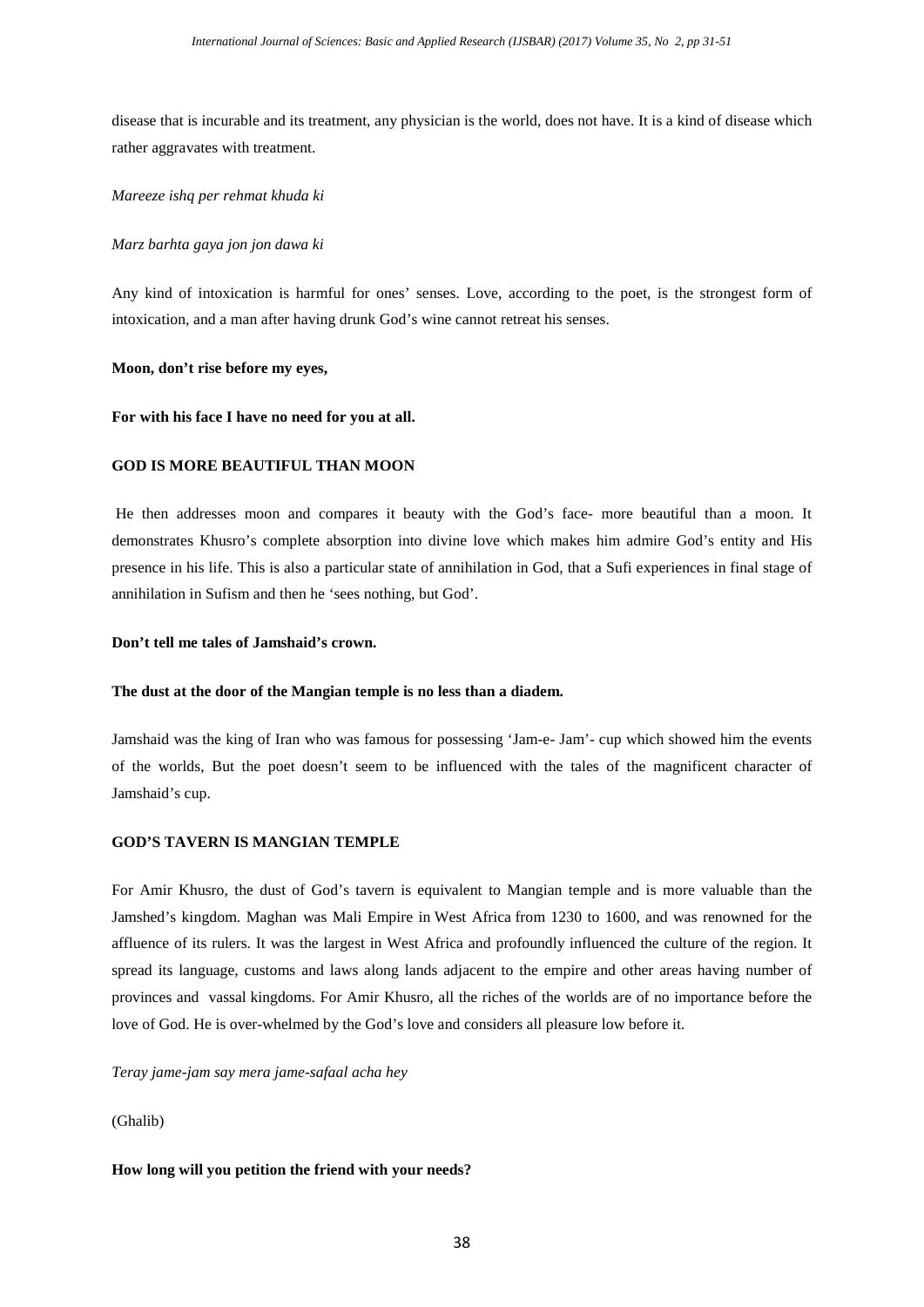#### **He is aware. There's no need for such impertinence.**

## **GOD IS A CLOSE COMPANION**

He then creates an image of God as a close companion who is aware of all the poet's needs. The poet convinces himself to keep his needs to himself as God is the one who is closer to man's jugular vein and is self-sufficient in knowing a poet's desires. So, there is no need for this insolence.

#### **The merchandise of the heart not stamped with the coin of unity**

#### **Such heart is counterfeit with no currency in any land.**

# **AN EMPTY HEART IS A FAKE COIN**

#### **MATTERS OF HEART ARE MERCHANDISE**

A heart devoid of attaining oneness of God is like a fake coin. As for the poet in the light of his Sufi's school of thought, the criterion for purification of heart, and the ultimate remedy to the problems of the self is the fulfilment of heart with God's love.

Love of God is a staircase to reach him, and for the poet, a heart without love is actually an identity of being impure and fake.

#### **The kingdom of the heart was plundered by the beauties' tyranny.**

**Be gone, heart, for there's no tax on ruined villages.**

#### **Metaphors employed for Heart**

# **HEART IS A WORLD**

# **A LOST HEART IS A DEVASTATED VILLAGE**

# **WORTH OF HEART IS TAX**

An image of his heart has been presented as a devastated and ruined village in this verse. He has lost his beauty and worth in the eye of the world, as he is ruined in God's love. The poet presents his heart as a destroyed village who has lost its value and worth. And no one pays tax on the destroyed products. Such lost, strayed and devastated heart will not gain any value in the eye of God.

# **Khusro did not see anyone like you among the people,**

#### **Who are insightful, yet not having an attribute of the distorted vision.**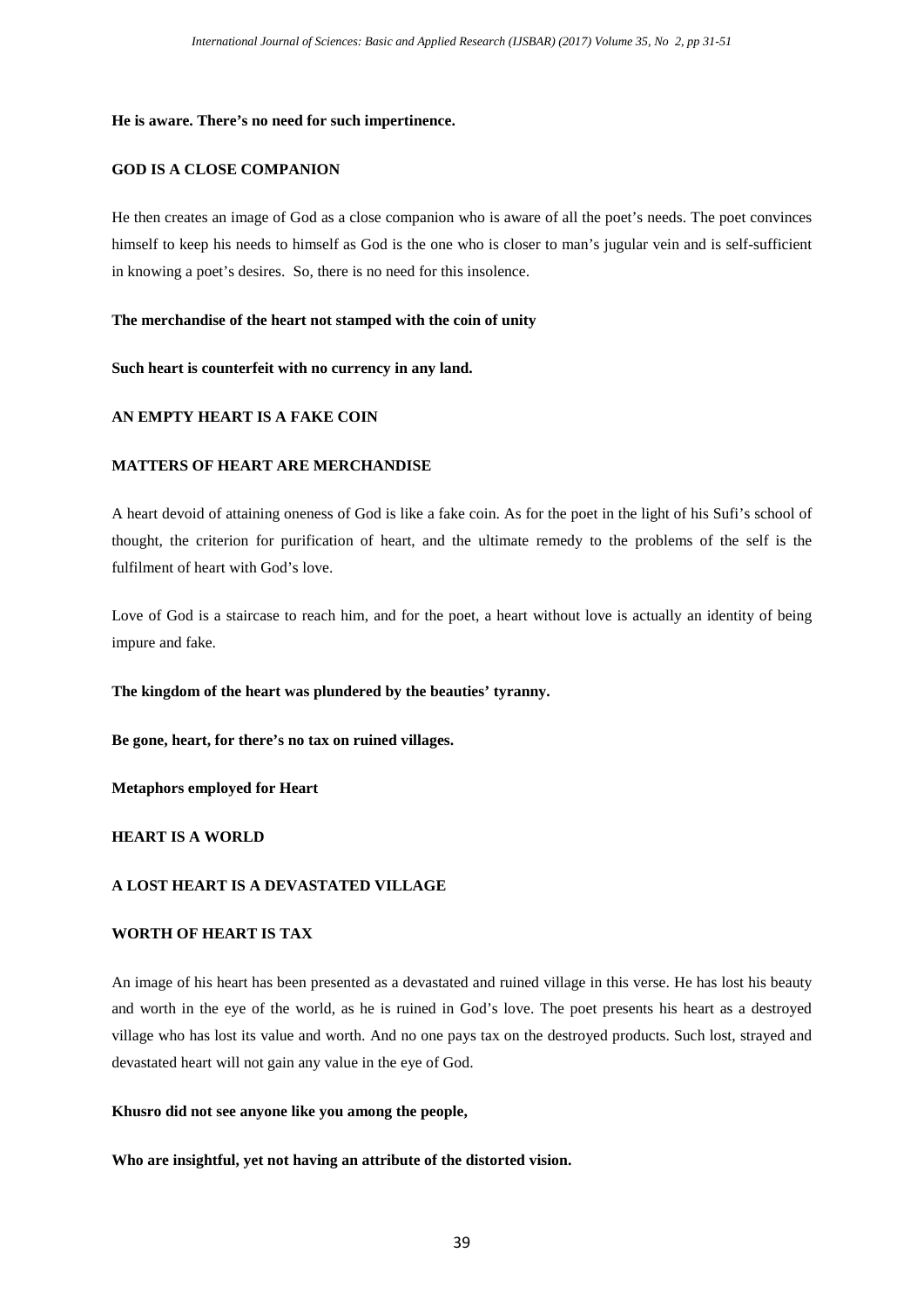Khusro then addresses himself and praises his spiritual mentor Khawaja Nizamuddin RA in this verse for he is the one who is insightful, yet not having the attributes of discourteous, crooked.

# **MALICE IS DISTORTED VISION**

He is contended and satisfied with his spiritual master Nizam, as he considers himself fortunate to find a master who is not having distorted vision. Distorted vision makes straight lines appear curved, and a man is not able to see things clearly. Here, it is used metaphorically to criticize those Dervishes found in his time who wore dress of spirituality, but were still not free of malice. But, Khawaja Nizamuddin Aulia was a remarkable Sufi of his time and gained higher status in the eye of his disciples for being pious and humble in its true sense.

# **5.3. Ghazal 971: Bidan Dil Faraibi kah Gete Numayad**

بدان دل فریبی کھ گیتی نماید خردمند را دل نھادن نھ شاید چھ بندی دل اندر خیالات عالم کھ آئینھ رو عاریت می نماید گره ھای غمزه مبین سخت ومحکم کھ چرخش نھ دید آن مگر می کشاید چھ بیھود گوئی کھ « پاینده مانم » تو مانی اگر زندگانی نھ پاید کسی زنده ماند بھ معنی و صورت کھ از راه صورت بھ معنی گراید دل خلق سنگین و دل در خرابی از آن سنگھا این عمارت نھ شاید خس است آدمی چون گرفتار زر شد چون آن کاه کش کھریا می رباید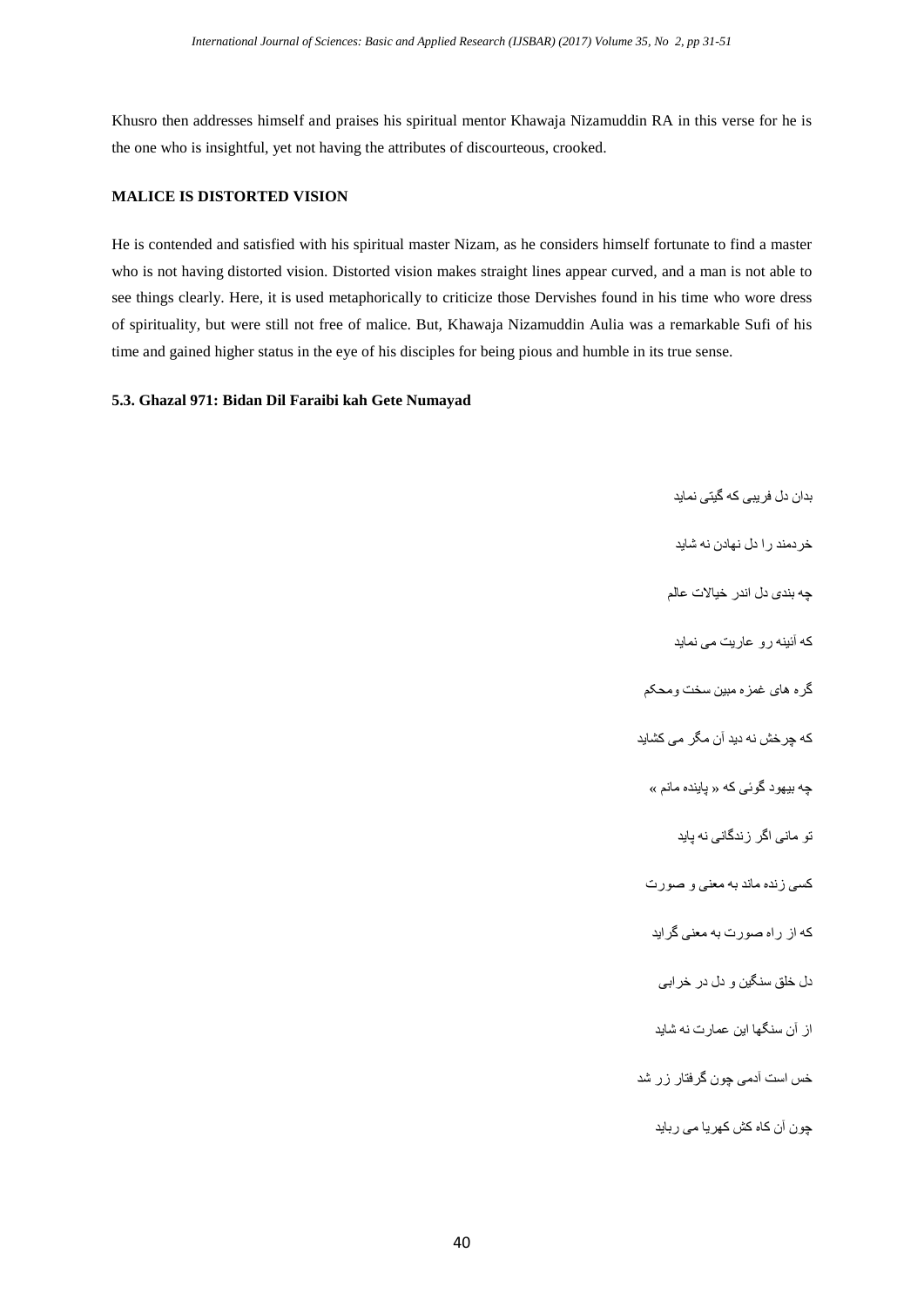ز اصحاب نا جنس زادی نیابی

کھ اشتر شود جفت و کره نھ زاید

چو تو تلخ گوئی ھمان است پاسخ

عدو گاه دشنام شکر نھ خاید

بدان ماند از خام جستن بصیرت

کھ بر خشت خام ابلھی سر نھ ساید

حدیث جھان گر ز من راست پرسی

دروغی ست آسان کھ خسرو سراید

# **Translation**

**For the seductiveness found in this world The wise ought not to set their hearts out for them Why fall in love with the illusions of this world? As, the mirror always shows the face to be a borrowed thing Don't think the knots of relationships are firm and strong. Because sky takes note of them only to untie them. How vainly you say 'I will stand firm.' How will you stand firm, if life itself is not? A living person resembles both form and essence. Through form one tends to the essence. The world is stone-hearted and my heart is in ruins Hence, these stones will not rebuild this edifice.**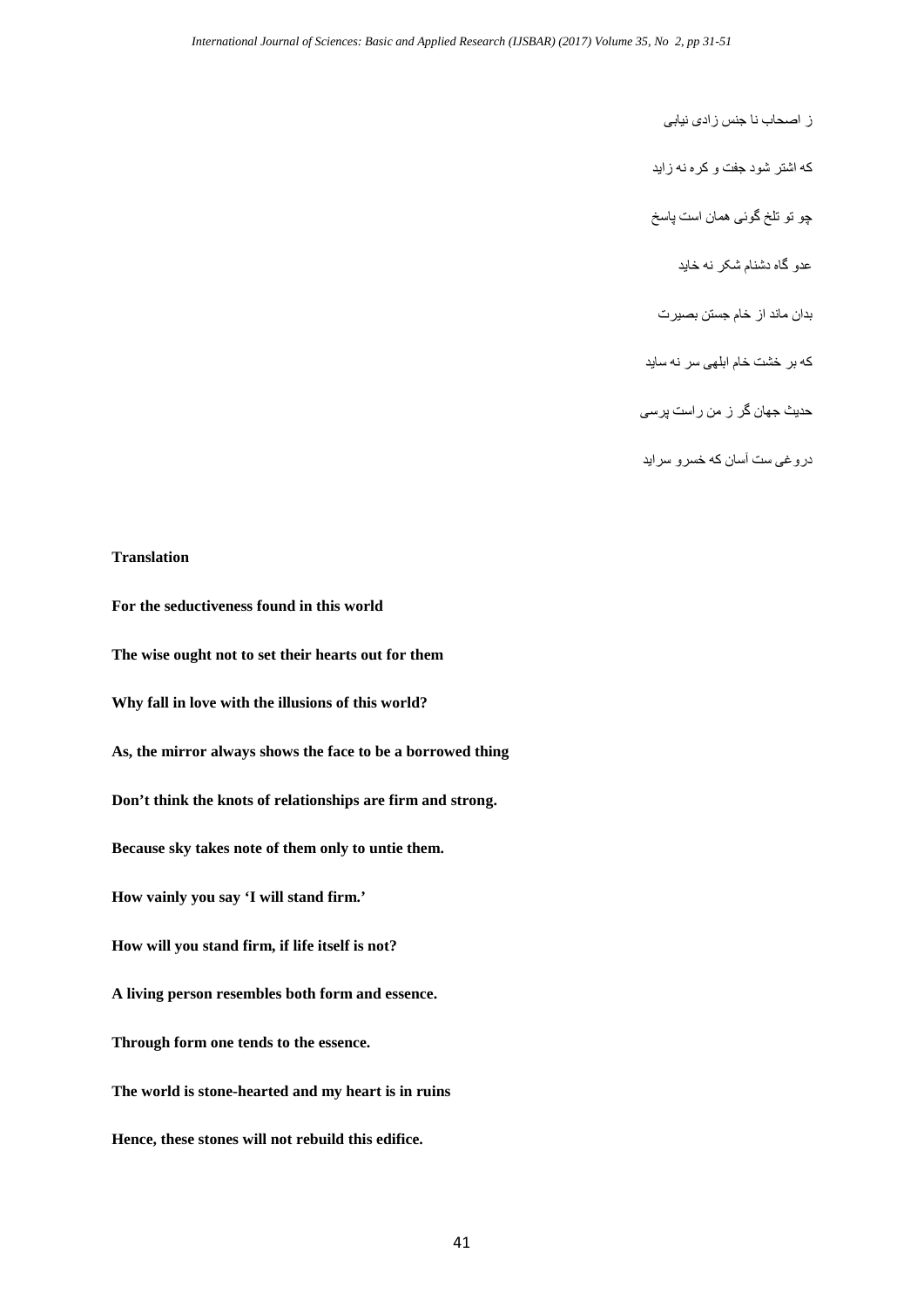**If man gets involved in searching wealth and gold**

**He resembles a straw drawn to magnet.** 

**You 'll get no provisions from worthless companions:**

**The colt cannot be born out of a camel.**

**When you speak bitterly, you will receive the same.**

**If you abuse an enemy, don't expect sweetness from him.**

**Seeking insight from the immature is like a fool**

**Rubbing his head against unfired brick.**

**If you ask me about the reality of this world,**

**It's an open lie that Khusro composes/attunes.**

# *5.4. Analysis of Poem VII*

Amir Khusro in this poem throws light on the shadowiness of this world. Everything in this world is short, temporary and transient. All the attractiveness found in this world is merely an illusion, and it has no significance beyond the reality of the next world. He creates an image of this world as an unstable thing and an illusion which cannot provide anything firm and long-lasting to man. Moreover, for the poet, mean, selfish and worthless people are mere 'camels' who cannot reproduce worthy and valuable animals like 'colt'. By using this analogy, he stirs up our imaginations and intends to say that sincerity and faithfulness cannot be expected from worthless companions.

**For the seductiveness found in this world**

**The wise ought not to set their hearts out for them** 

**Why fall in love with the illusions of this world?**

**As, the mirror always shows the face to be a borrowed thing**

**Metaphors for Worldly Attractions**

**WORLDY ATTRACTIONS ARE AN ILLUSION**

# **REALITY IS A MIRROR**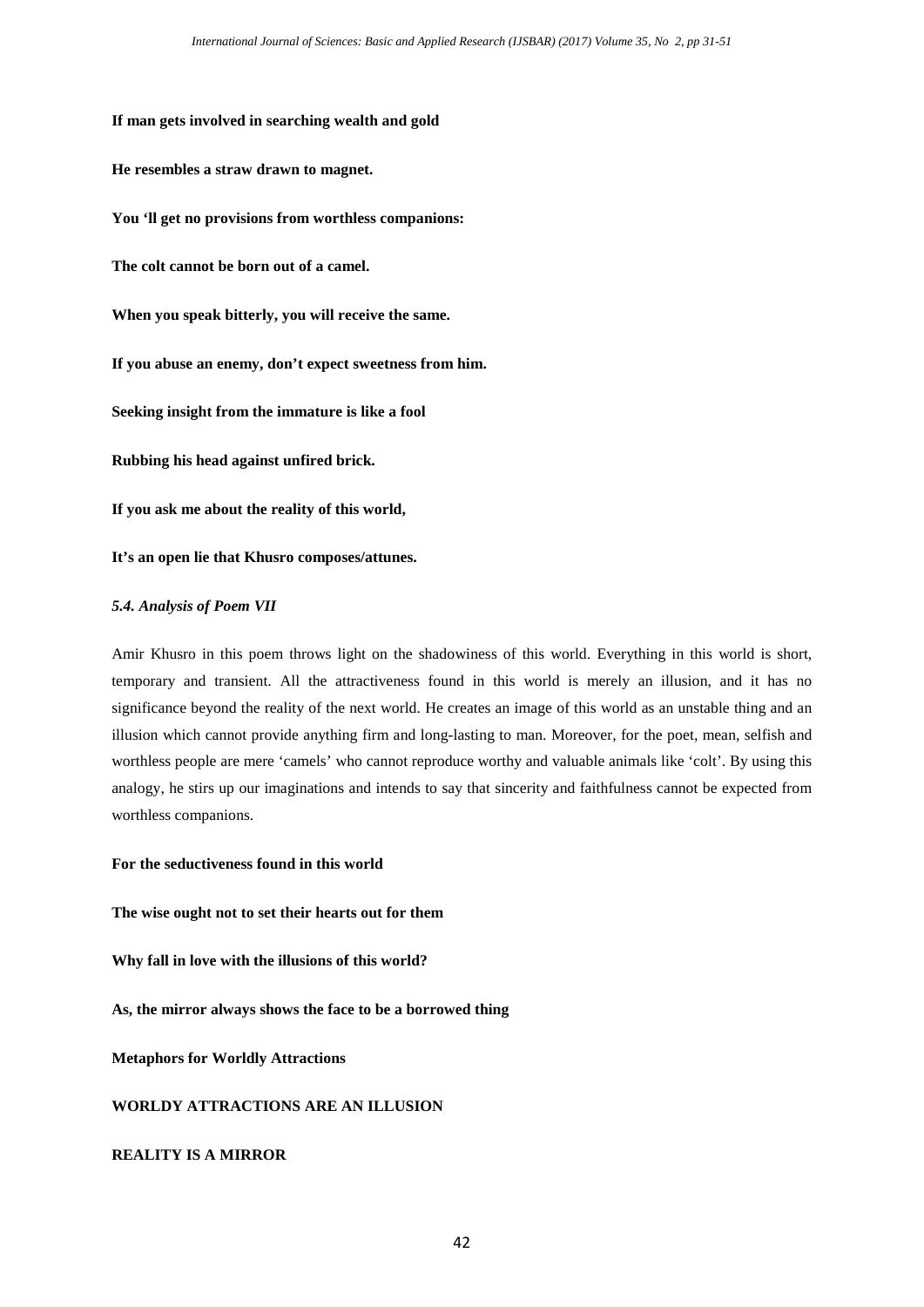# **THIS WORLD IS A BORROWED THING**

Amir Khusro, in these couplets, is poem compares the world with a borrowed thing, which one spends cautiously and carefully. This world and the pleasure of this world seems so attractive to one's soul that one wants to set out one's heart for this display. But he rather advises not to get too involved in the attractiveness and gloss of this world, as its reality as shown in the mirror if reality is merely of a shadow. This life will be over soon, and the real object of beauty does not lie in this world.

#### **Don't think the knots of relationships are firm and strong.**

**Because sky takes note of them only to untie them.**

**How vainly you say 'I will stand firm.'**

**How will you stand firm, if life itself is not?**

**Metaphors for Destiny and this World**

#### **DESTIN IS SKY**

#### **THIS WORLD IS AN UNSTABLE THING**

Amir Khusro further says that everything in this world is unstable. And nature breaks strong and firm relationships just to make a man realize the instability and shakiness of the relationships of this world. He adds that it is a matter of surprise for him if one claims to stand firm in life, when it's not the nature of this world to have stability and firmness.

# **A living person resembles both form and essence.**

**Through form one tends to the essence.**

# **OUTER APPEARANCE IS FORM**

# **INNER REALITY IS ESSENCE**

In this verse, Amir Khusro explicates that man's both selves- the outer self and the inner-self play significant role in shaping his personality and developing his attitude. Through from- his actions, behavior and attitude, one acquires perfection of his inner-self.

#### **The world is stone-hearted and my heart is in ruins**

#### **Hence, these stones will not rebuild this edifice.**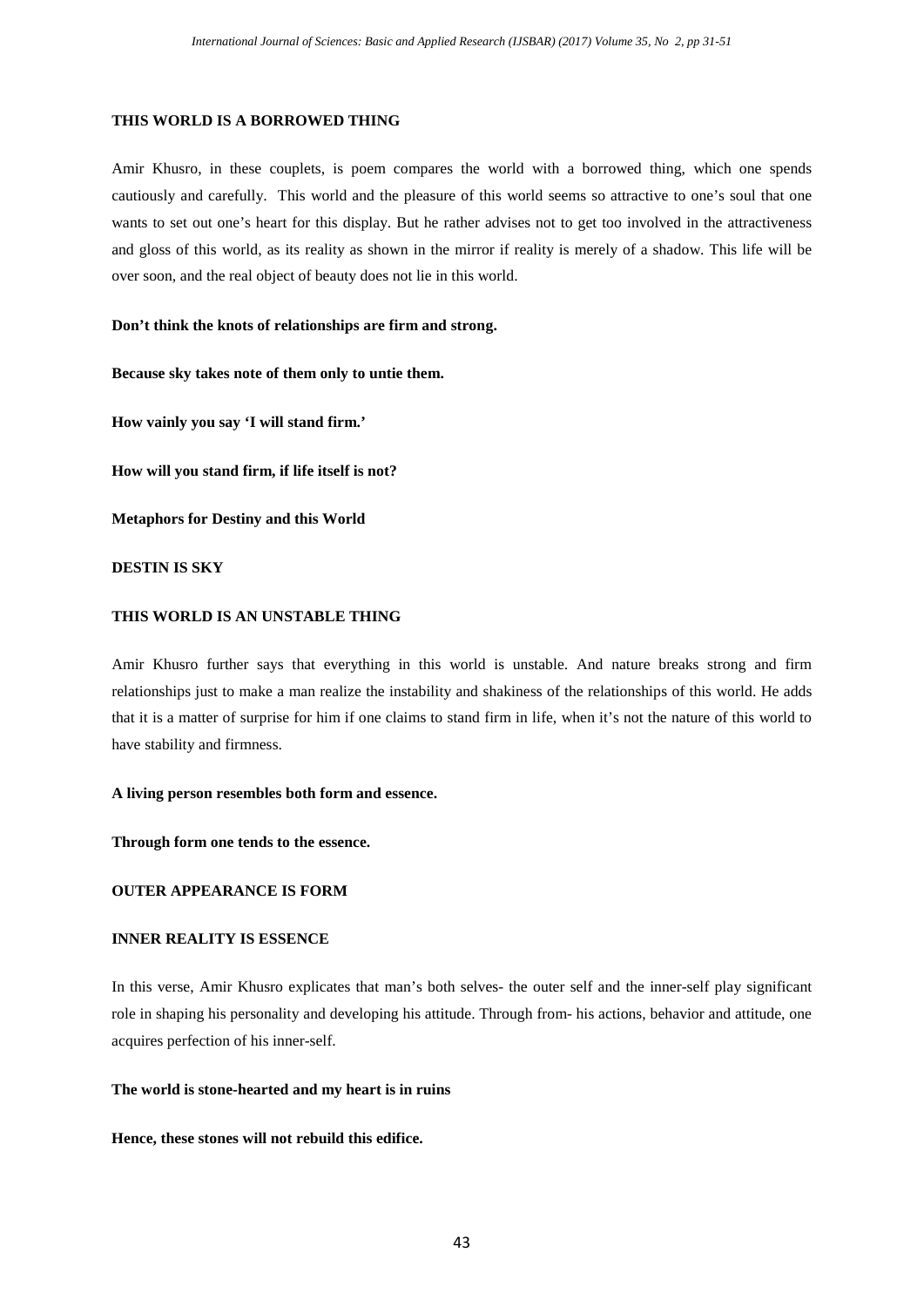# **THIS WORLD IS STONE-HEARTED**

# **POET'S HEART IS AN EDIFICE**

He further poses that his heart wouldn't seek happiness from these worldly things. This world is stone-hearted, and lack softness and piety to nourish heart with happiness and success. These stones will not be able to build the edifice of his heart.

# **If man gets involved in searching wealth and gold**

**He resembles a straw drawn to magnet.** 

# **WORDLY COMFORT IS WEALTH AND GOLD**

# **WORLDY MAN IS A WORTHLESS PIECE OF STRAW**

#### **WEATH AND GOLD ARE MAGNET**

He, who is gone astray, cannot achieve the real success and ever-lasting happiness. According to Islamic belief, Man is the crown of the creation, and he has been reinstated as God's deputy and sent to this world to promote His message. But, when he detracts from his path and starts running after worldly pursuits and desires, he starts resembling a straw that is drawn towards magnet.

#### **You 'll get no provisions from worthless companions**

**The colt cannot be born out of a camel.**

**When you speak bitterly, you will receive the same.**

**If you abuse an enemy, don't expect sweetness from him.**

# **MEAN AND SELFISH PEOPLE ARE CAMEL**

# **WORTHY PEOPLE ARE COLT**

In this couplet, Amir Khusro states that worthless companions are of no use to a man just like a camel cannot be born out of a colt. So, it's no use investing on such people as they are not worth it. They are just like barren land, which is infertile and will not bear any fruit.

Amir Khusro further says that this is the rule of this world of what goes around, comes around. If we abuse others, we receive bitter expressions in return. He emphasizes on the fact, "As you sow, so shall you reap".

#### **Seeking insight from the immature is like a fool**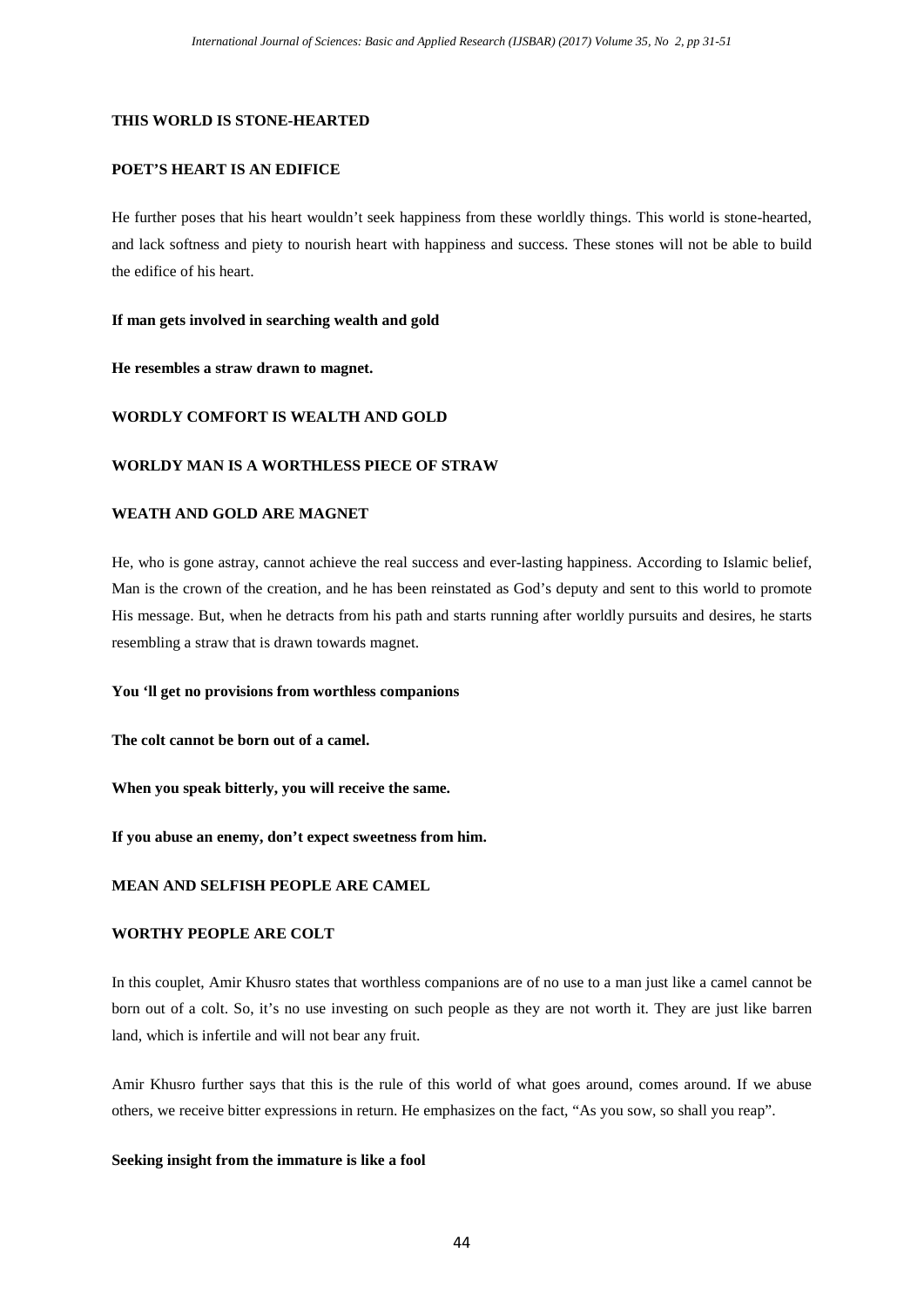# **Rubbing his head against unfired brick.**

# **POOR-SIGHTED PEOPLE ARE UNFIRED BRICK**

It's foolishness to expect wisdom and insight from an immature and inexperienced person who pursue this world only. It's just like rubbing one's head against unfired brick. For achieving success in the life here-after, one must put efforts in this world and learn wisdom and knowledge from those who are insightful and know the reality of this world.

**If you ask me about the reality of this world,**

**It's an open lie that Khusro composes.**

# **THIS WORLD IS AN OPEN LIE**

# **TELLING THE TRUTH IS COMPOSING A SONG**

In the last verse, Amir Khusro again shows us the reality of the world. He says that this world is an open lie. It displays itself promising and fruitful, but the reality is quite opposite to it. He rather warns us to be aware of the charms of the world and save ourselves from its attractions.

#### *5.5. Ghazal 1011: Biyar Bada-Yi Raushan Ki Subh Roi Nimud*

بیار باده روشن کھ صبح روی نمود کھ در چنین نفسی بی شراب نتوان بود شراب در دلم و توبھ ھم کجاست قدح کھ دل بھ شویم از آن توبۀ شراب آلود گرفت شعلۀ اشوقم بھ زیر دجلۀ مئی کھ دل تمام بسوزد گرش نریزی زود علاج خویش مکن ضایع ای طبیب این جا کھ بر جراحت عاشق، و دانھ دارد سود بھ بند، باز نیایم، کھ زور پنجۀ عشق عنان صبر و سلامت ز دست من بھ ربود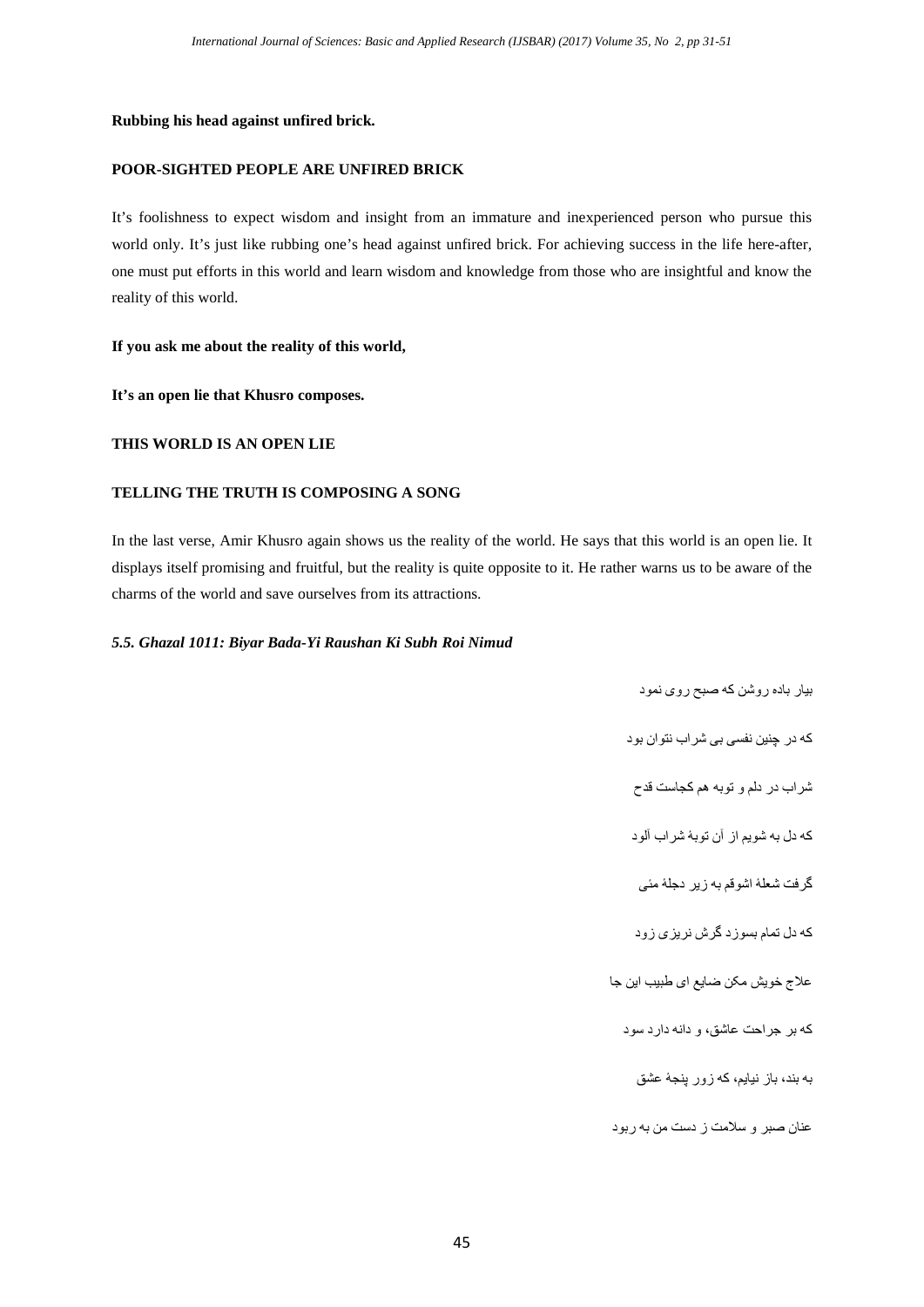گمان مبر کھ یکی چون فراق دوست بود

اگر ھزار جفا آید از سپھر کبود

ازان سیاه شود ھر نماز شام جھان

کز آتش دل خسرو رود بھ گردون دو

# **Translation**

**Bring bright wine for dawn has shown its face At a moment like this, there's no being without wine Wine is here in my heart, and where is the cup? To rinse his heart with wine of purification? Flames of passion pulled me under a Tigris of wine If you don't pour it quick, my heart might burn up Physician, don't waste your treatment here Your medications are no cure for the wound of love Tie me, I won't be able to come back; for Love's crushing grip Wrested the reins of peace and patience form my hands. Don't imagine that even one is like the absence of the friend If myriad cruelties rain down from the azure heavens At evening prayer each night, the world grows dark With the smoke that rises from Khusro's heart** *5.6. Analysis of poem IX* **Bring bright wine for dawn has shown its face**

**At a moment like this, there's no being without wine**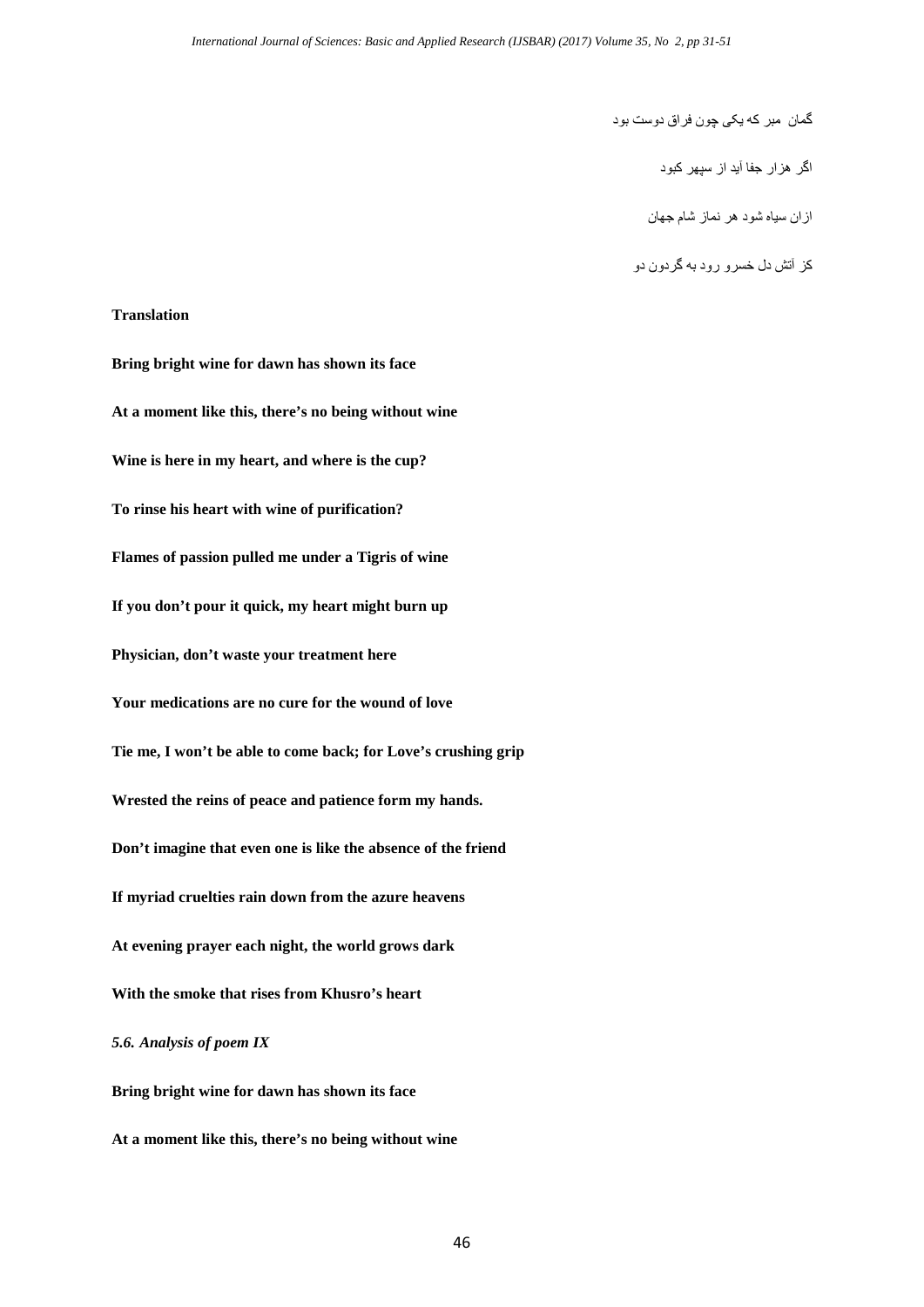# **MORINING IS INNER LIGHT/ILLUMINATON OF HEART**

'Dawn' is a symbol of spiritual awakening, enlightenment and inner illumination of heart and soul. The poet feels that his inner eye is awakened as he has seen God's face at dawn. At a moment like this, no one can live without wine of God's love. He won't be able to surrender himself before God if he doesn't intoxicate himself with God's love.

# **GOD'S LOVE IS WINE**

The poet addresses God and requests Him to bring bright wine (*sharab)* for him. In Sufi's school of thought, wine of love has been attributed with qualities of making a man absorbed in divine love. As wine has the quality to make one intoxicated, after drinking God's wine, one gets himself completely lost in God's love and achieve his focus and attention.

#### **Wine is here in my heart, and where is the cup?**

## **To rinse his heart with wine of purification?**

# **GOD'S LOVE IS WINE**

He says that wine is there in his heart. He considers wine a means to purify his heart. This wine is not ordinary wine, but is a source of purgation for the poet. He feels his inner self is sinful as he has committed many sins in his life. He now wants to rinse and purify his heart out of all the sins and pleads God to pour wine in his heart.

# **Flames of passion pulled me under a Tigris of wine**

# **If you don't pour it quick, my heart might burn up**

#### **HIS HEART IS A RIVER**

# **PASSION OF LOVE IS FLAMES OF FIRE**

He compares his heart with a river and says that after drinking wine of love, his heart has now sunk in God's love and his flames of love are now burning in his heart. The situation is quite ironical for him as he beseeched God to pour wine into his heart to trigger the passion of love, and after having achieved it, he again requests God to pour more wine into it to control his passion. For Khusro, remedy to love is more love.

#### **Physician, don't waste your treatment here**

## **Your medications are no cure for the wound of love**

# **WOUNDS OF LOVE IS AN INCURABLE DISEASE**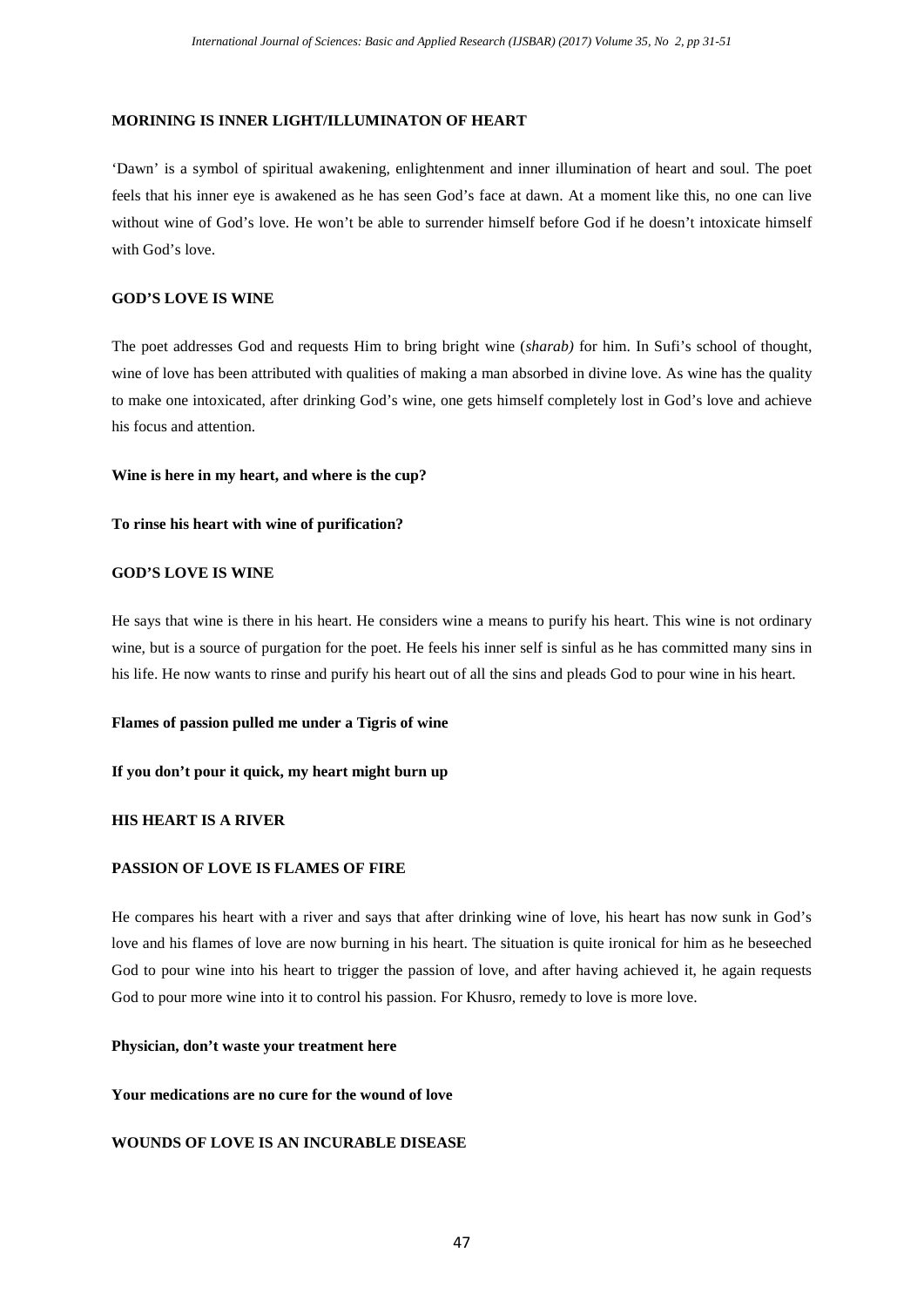The poet here exclaims that he is constantly suffering in love, and love is a kind of ailment which has no cure. He forbids physicians to waste their time on him. Their medication is no cure for his sufferings and pain in love. Here he reinstates that he is a sufferer of love, and only God and His love can cure his pain.

# **Tie me, I won't be able to come back; for Love's crushing grip**

# **Wrested the reins of peace and patience form my hands.**

# **LOVE IS A CRUSHING GRIP**

The poet, in this verse, expresses his inner-feelings of being grabbed in love. He says that he is in the crushing grip of God's love. He requests God to tie him in the chain of His slavery as he is on the verge of losing his patience and peace due to extreme compression love has caused on him. He expresses his inner state of being caught in the strong feeling of love.

# **Don't imagine that even one is like the absence of the friend**

#### **If myriad cruelties rain down from the azure heavens**

# **TOEMENTS AND SUFFRINGS ARE BLACK SKY**

The poet puts his feelings into words by creating an image of black sky sending torments, tortures and sufferings on the poet. But he reinstates that no matter what infliction God causes to happen in his life, no cruelty and tyranny of the sky can be equivalent to the pain caused due to God's separation.

#### **At evening prayer each night, the world grows dark**

#### **With the smoke that rises from Khusro's heart**

# **PASSION OF LOVE IS SMOKE OF HEART**

His heart is burning out of passion of love for God, and the poet states that the fire arising out of his heart spreads darkness everywhere. At night when it's time for night prayers, darkness is observed due to the smoke caused by his heart's fire. He seems to suggest that his passion and love of God is no ordinary feeling of love, but he has attained a status no longer invisible from the rest of the world.

After having an in-depth metaphorical analysis of Amir Khusro's selected poems, the researcher has found the following ontological, cosmological and psychological themes as discussed in conclusion.

# **6. Conclusion**

The study concludes the fact that Amir Khusro finds God more beautiful than everything else, even more than the moon which explicates the fact that he is in a state of annihilation and doesn't see any other object more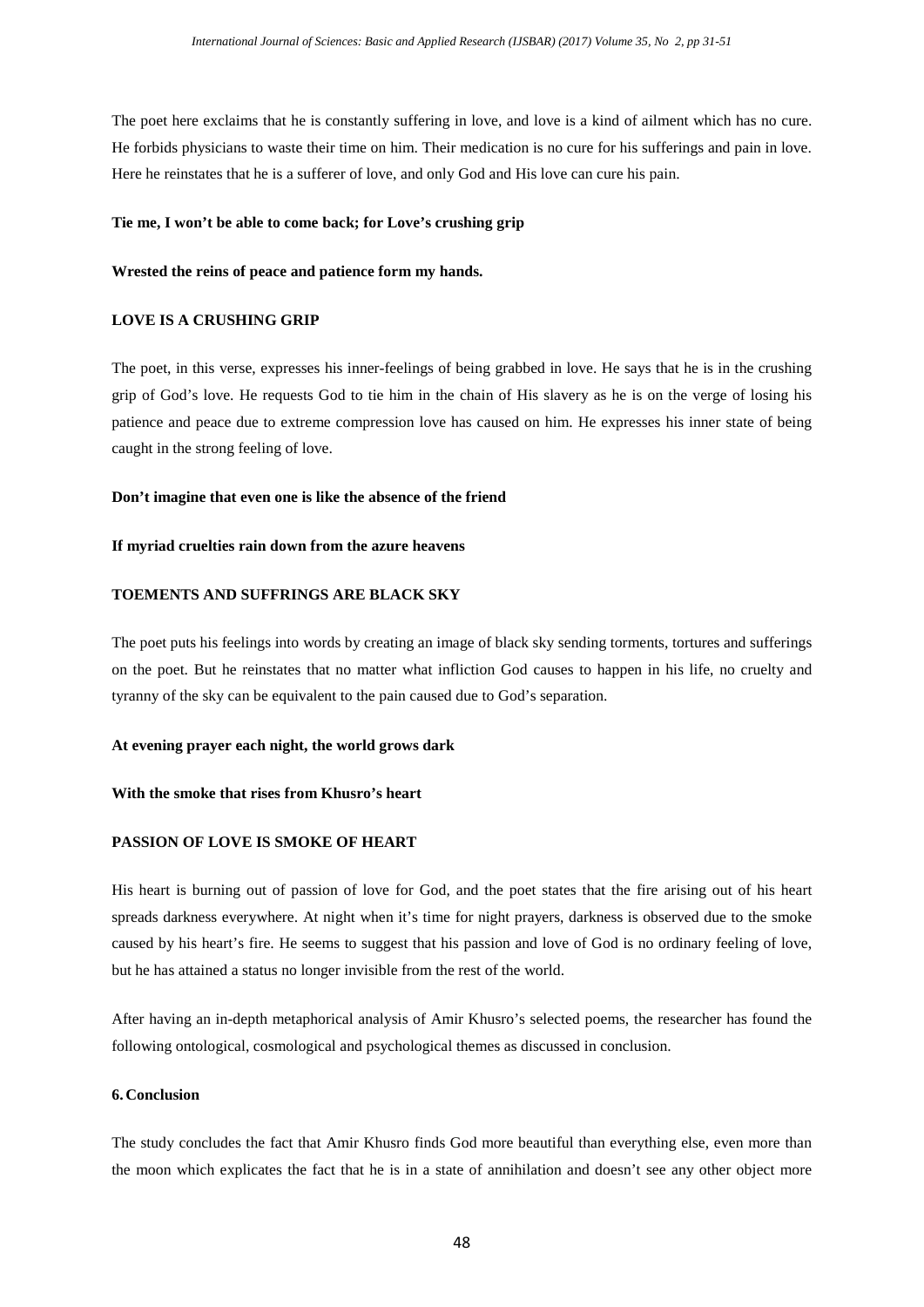beautiful than God. Moon which is a symbol of perfection of beauty has lost its worth before God's beauty. He is over-whelmed and completely absorbed in God's love, and doesn't find any object more charming than he beloved God. All the pleasures of life are less significant to him, the dust of God's tavern is more valuable to him than Mangian temple and Jamshed's kingdom. Hence, the concept of reality of things is a philosophical question answered by Amir Khusro in his poem. Reality of this world is a mirror which reflects this world as a borrowed thing. Worldly Attractions are an illusion and unstable before spiritual reality. He has explained quite well the concept of 'form' and 'being' here. He considers matter as form, and inner reality of being as essence. For Amir Khusro though ever-lasting thing is the essence of a being, but form of a matter has its own significance It's through form that one gradually reaches its essence. The tribulations of this world, and religious path, and spiritual guidance by the spiritual mentor pave one's way towards his being.

As far as his cosmological stance is concerned, this world is an open lie for Amir Khusro and the real world is the inner world or essence of a being. It reflects Plato's theory of form with an ideal world as the real world. Though this world doesn't not want to hear the truth, but for him it's like composing a song. He considers this world 'unstable', and the people of this world seeking worldly pleasures only stone-hearted. Though this world seems full of attraction and attracts man like gold and magnet, however, the path of spirituality demands one to consider this world 'mortal' and tread on this path with stability. Moreover, Khusro's love of God and denial of worldly pleasures and attractions is a proof of his complete absorption into the divine which makes him admire God and enjoy His presence in life more than anything else. This is also a particular state of annihilation in God that a Sufi's experiences: he surrenders completely before God and sees nothing, but God.

Similarly, psychological beliefs of an individual are also decided in the light of theological and ontological perspective. The poet loves God, and this feeling of love for the poet is the strongest form of intoxication and a man after having drunk God's wine cannot retreat his senses, and seen none other than God. Love like a flame burns one's heart and purifies him of the material desires, it's love which makes him travel on the path of spirituality. Out of his love for God, he finds God more beautiful than the moon indicating the fact that a lover doesn't find anything more beautiful than the sight of his beloved**.** On the other hand, nature brings sufferings and torments to the one who is in love, and these tribulations are a test of his firmness and consistency in love, but the poet that no matter what the infliction nature causes, God's companionship and friendship is of foremost importance to the poet. Furthermore, As for the poet, the criterion for purification of heart and the ultimate remedy to the problems of the self is the fulfilment of heart with God's love. Love of God is a staircase to reach him and for the poet, a heart without love is actually an identity of being impure and fake. And, a heart without His love is devastated and fake in nature.

# **7. Recommendations**

This research paves way for exploring the role of feelings in relation to language and cognition within the dimensions of Cognitive Linguistics. Freeman [17] also highlighted role of feelings in conceptualizations. Mind doesn't only conceive meanings, but also feelings. Metaphors, exclusively in poetry, enhance our understanding of role of feelings in making concepts.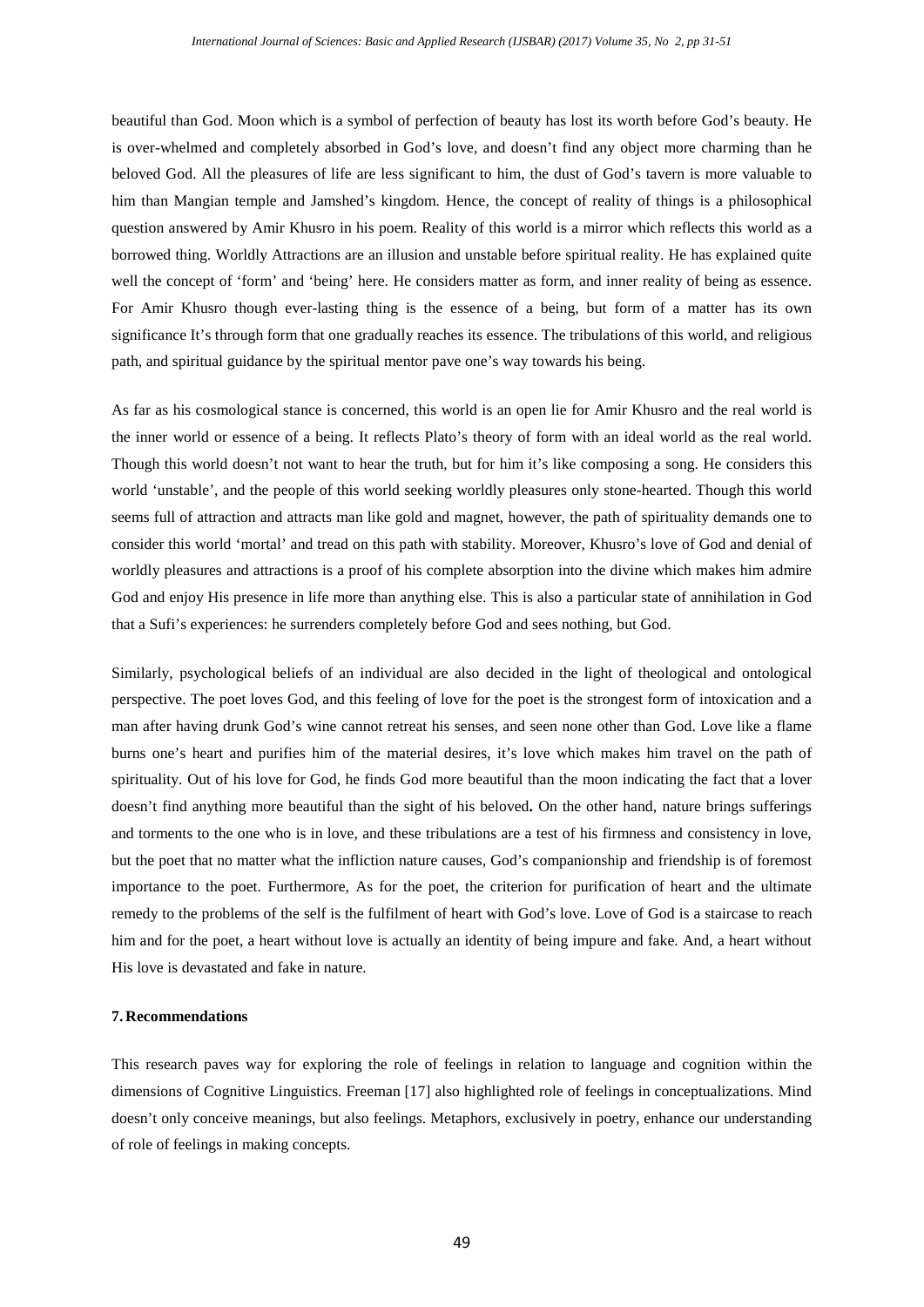Moreover, this study is on metaphysical poetry, and explores iconicity in Amir Khusro's metaphysical and the metaphysical themes they convey. Other aspects of Amir Khusro's poetry can also be explored for further research, keeping in view iconic function of those aspects. Iconicity is not limited only to metaphors, but also images and diagrams (structural iconicity) [18].

# **References**

- [1] Zalta, N. Edward., ed. "Stanford encyclopedia of philosophy." (2003).
- [2] Politis, Vasilis. Routledge philosophy guidebook to Aristotle and the Metaphysics. Psychology Press, 2004.
- [3] A. E. Taylor. " Elements of metaphysics. London: Methuen & Co., 1909, pp. 62-69.
- [4] H. M. Freeman. "Poetic iconicity." (2009).
- [5] Pierce, in Hiraga, K. Masako. "Diagrams and metaphors: Iconic aspects in language." Journal of pragmatics 22, no. 1 (1994): 5-21.
- [6] Lakoff, George, and J. Mark. "Metaphors we live by. 1980." Chicago: U of Chicago P (2003).
- [7) Langer, Susanne Katherina Knauth. "Problems of Art ten Philosophical Lectures." (1957).
- [8] J. E. Grady. "Theories are buildings revisited." Cognitive Linguistics (includes Cognitive Linguistic Bibliography) 8, no. 4 (1997): 267-290.
- [9] Peirce, S. Charles. "Logic and semiotic: Theory of signs". In: J. Buchler, ed., Philosophical writings, 98-l 19. New York: Dover, 1955 [1902].
- [10] M. K. Hiraga,. "Diagrams and metaphors: Iconic aspects in language." Journal of pragmatics 22, no. 1 (1988): 5-21.
- [11] J. Grady. "A typology of motivation for conceptual metaphor: correlation vs. resemblance" (1999).
- [12]M. C. Haley. "The Semiosis of Poetic Metaphor", Bloomington, IN: Indiana University Press, (1988).
- [13]M. K. Hiraga. "Diagrams and metaphors: Iconic aspects in language." Journal of pragmatics 22, no. 1 (1988): 5-21.
- [14]M. Crotty. "The foundations of social research: Meaning and perspective in the research process. London": Sage Publications (1998).
- [15]S. Straw. "Conceptualizations of communication in the history of Sufi-romantic self-loss: the study of